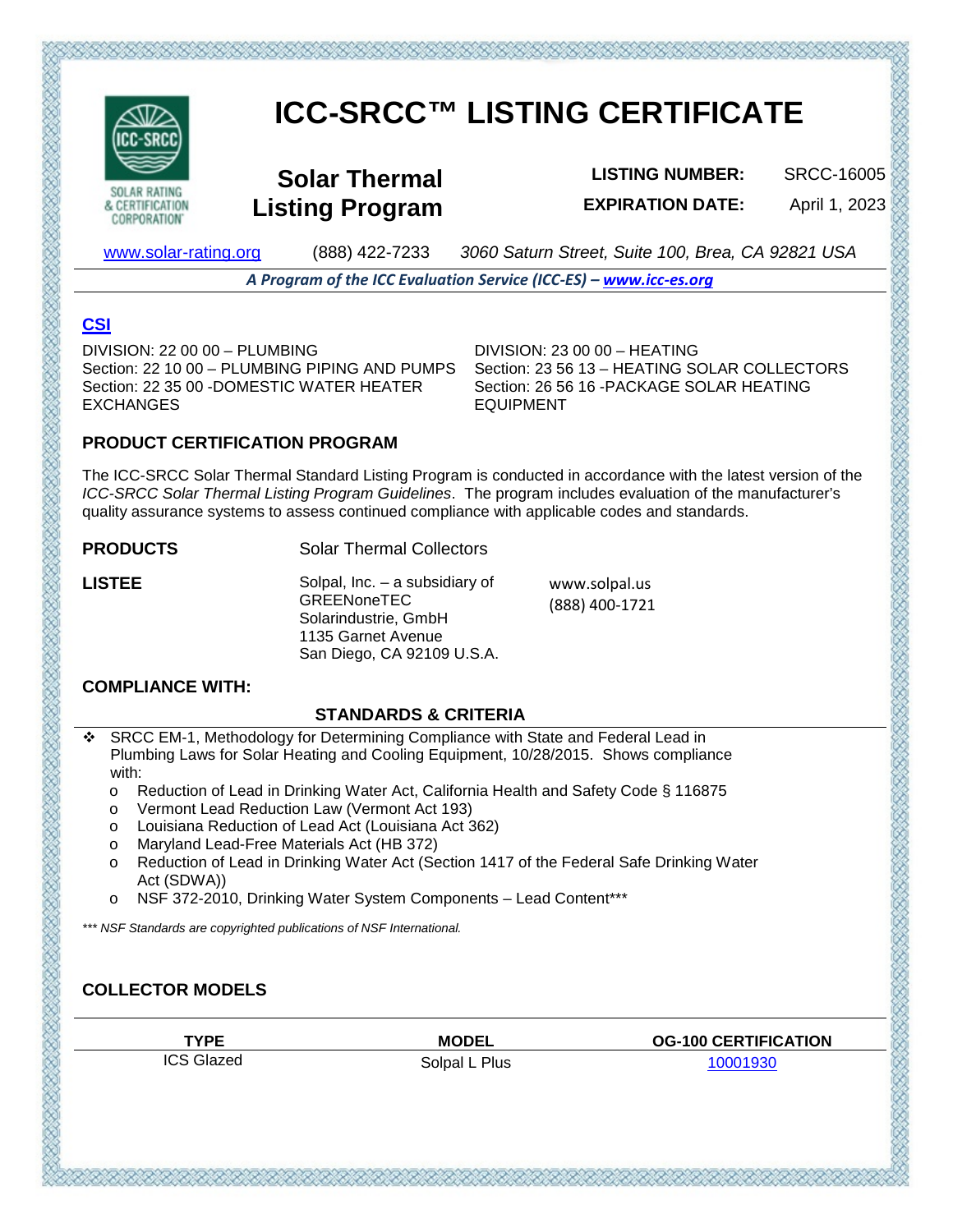The products listed above have been evaluated by the Solar Rating & Certification Corporation (ICC-SRCC™), an ISO/IEC 17065 accredited and EPA recognized Certification Body, in accordance with the *ICC-SRCC Solar Thermal Listing Program Operating Guidelines* and has been listed by the ICC-SRCC to the codes and standards above. This award of listing is subject to all terms and conditions of the *ICC-SRCC Solar Thermal Listing Program Agreement,* and the documents incorporated therein by reference.

*\* Current certifications to the ICC-SRCC OG-100 and OG-300 programs are available a[t http://www.solar-rating.org/directory](http://www.solar-rating.org/directory)*

#### **INSTALLATION**

Solar thermal collectors must be installed in accordance with the manufacturer's published installation instruction, the applicable code(s) add this listing. Where differences exist, the instructions in this listing must govern.

Where the product requires periodic examination, adjustment, service and or maintenance it must be easily and safely in accordance with the codes in force at the installation site.

Collectors and supports shall be installed in such a manner that water flowing off the collector will not damage the building or cause premature erosion of the roof. Collectors shall be installed in such a manner as to minimize the accumulation of debris. Ground-mounted collectors shall be at least 6" above ground level.

Structural supports shall be selected and installed in such a manner that thermal expansion of the collector and piping will not cause damage to the collector, structural frame or building. Neither wind loading (including uplift) nor the additional weight of filled collectors shall exceed the live or dead load ratings of the building, roof, roof anchorage, foundation or soil. Collector supports shall not impose undue stresses on the collectors. The design load shall be as specified by the codes in force at the installation site and shall include an additional load due to snow accumulation for applicable locations.

# **CONDITIONS OF LISTING**

- 1. Devices and components shall be installed and used in accordance with the manufacturer's published installation instructions and the applicable code(s) and standard(s).
- 2. Systems shall be sized in accordance with the demand, manufacturer's requirement, and local codes.
- 3. System components requiring access for maintenance and inspection shall be installed to provide required access in accordance with manufacturer's instructions and local codes.
- 4. Solar thermal collectors shall be installed in accordance with the requirements of ISPSC Section 316.6, and 2606.12 of the 2018-IBC (and Section 3139B.1 of the CBC in CA), IgCC Section 607.3
- 5. Solar thermal collectors shall not be installed below flood elevation level of USHGC Section 302.3
- 6. Solar thermal collectors shall only be used with water per manufacturer's requirements.
- 7. Each installation must be pressure-tested for leaks in the presence of the code official or code official's designated representative.
- 8. Penetrations through fire-resistance-rated walls and roof decks shall comply with Section 712 of the 2018 IBC and Section 714 of the 2021 IBC.
- 9. Solar thermal components shall use approved mounting hardware in compliance with the manufacturer's installation instructions and the requirements set forth by the Authority Having Jurisdiction.
- 10. Solar thermal collectors shall be installed to prevent water intrusion into roof assemblies in accordance with the requirements of Section 1503.2 of the IBC.
- 11. Devices and components are manufactured by Solpal, Inc under a quality control program with surveillance inspection every two years conducted in accordance with the requirements of ICC-SRCC.

Listing # SRCC-16005 Copyright © 2022 Solar Rating and Certification Corporation, TM All rights reserved. Page 2 of 3